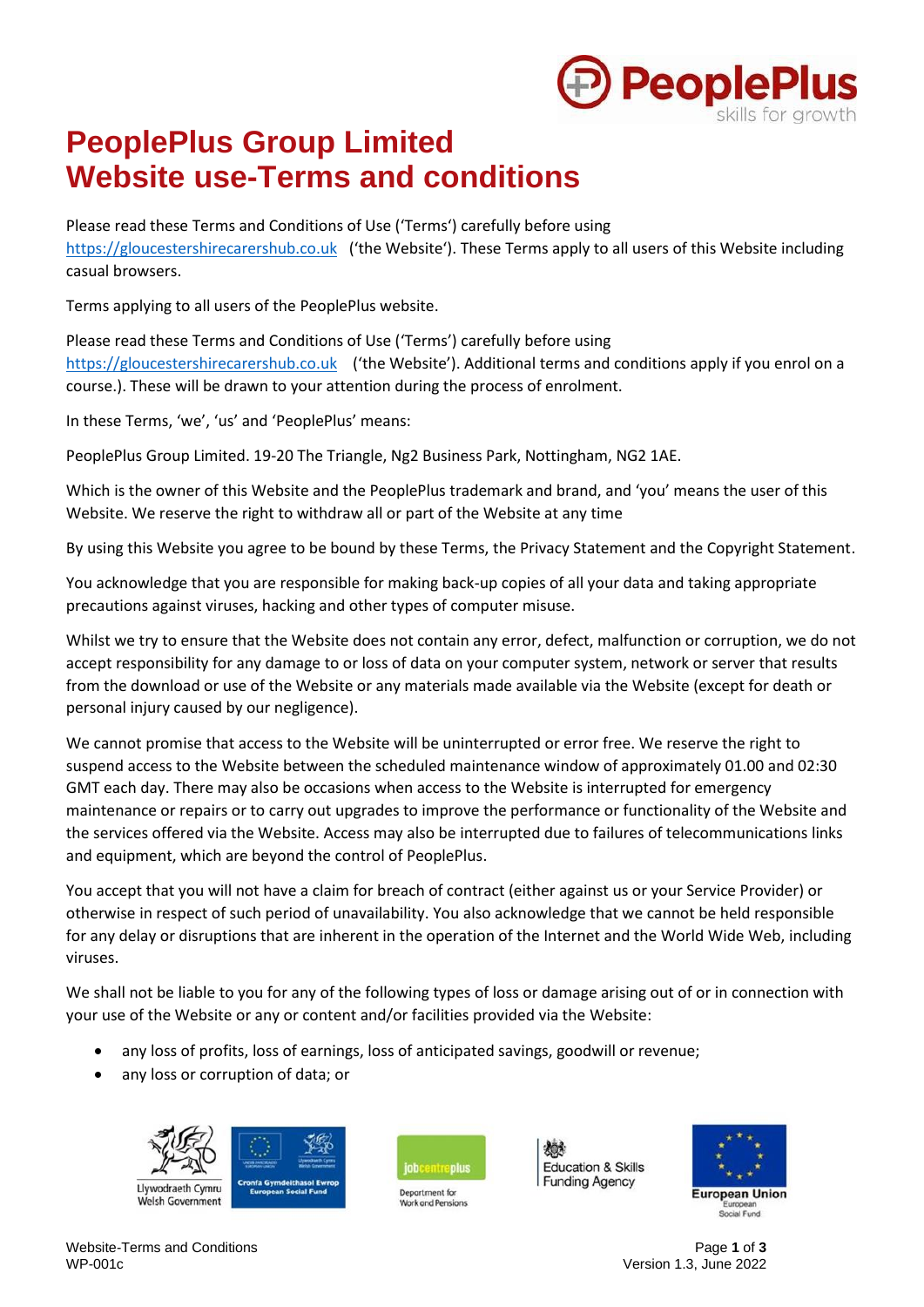

any indirect or consequential loss.

The exclusions and limitations of liability contained in this section do not apply to:

- any loss or damage resulting from death or personal injury caused by our negligence; loss or damages arising from our fraudulent misrepresentation; or
- any other losses which may not be excluded or limited by law.

Each provision of this Paragraph shall be construed separately as between you and us. If any part is held by a court to be unreasonable, inapplicable or unenforceable, then the other parts shall still apply.

The receipt of the services is personal to you and you may not transfer your rights to access the course materials or to receive the services to another person unless we have consented in writing to you doing so.

If any provision of these Terms becomes void or otherwise unenforceable in whole or in part, the validity of the remainder of these Terms shall not be affected.

If either we or you fail to enforce, or delay in enforcing, any of our respective rights or remedies under these Terms, such failure or delay shall not operate as an agreement to waive that right or remedy, and shall not prevent us from exercising that right or remedy in the future.

These Terms are governed by and shall be construed in accordance with English law. Any dispute arising between us under or in connection with these Terms shall be subject to the non-exclusive jurisdiction of the English courts.

## Purpose of the Website

The purpose of the Website is to provide individuals and businesses with information on the range of courses, centres, products and other services offered by or via PeoplePlus including enrolment in England, Wales and Northern Ireland.

## Copyright

The materials on this Website are protected by our and by third party copyright and other intellectual property rights as described in the PeoplePlus Copyright Statement.

## Removal of content and response to complaints

In the event that you send any content that breaches the provisions of the above paragraph, PeoplePlus reserves its right to remove that content or disable access to it and to respond to any complaints made by a third party in respect of that content. PeoplePlus will not be liable to you if it removes any content because it believes that such content breaches the provisions of these Terms.

PeoplePlus shall have the right without notice to record the IP address from which any user submitted content is transmitted or communicated through this Website.

PeoplePlus may also preserve any content that you send or receive if required to do so by law or if reasonably required to ensure compliance with the Terms or to respond to third party complaints about such content.

PeoplePlus reserves the right to delete any contribution, or take action against any account, at any time, for any reason.





Department for





Website-Terms and Conditions Page **2** of **3**

Version 1.3, June 2022